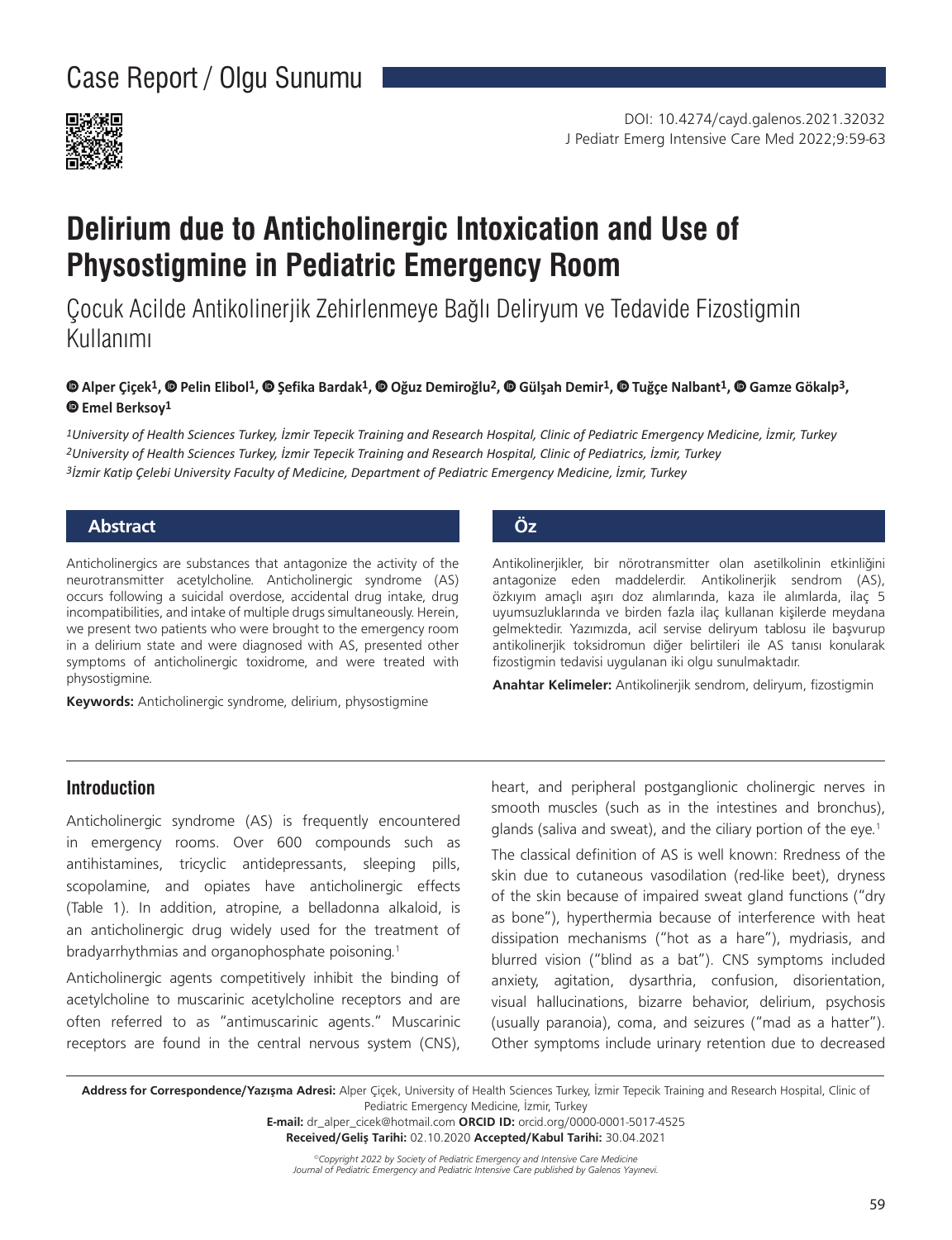contraction of the detrusor muscle of the bladder, blockage of the normal opening of the urethral sphincter ("full as a bottle"), tachycardia, and decreased or absent bowel sounds.<sup>2</sup> The management of the poisoned patient should always begin with the stabilization of the airway, breathing, and circulation. Patients should have intravenous access, supplemental oxygen, cardiac monitoring, and continuous pulse oximetry. Sodium bicarbonate should be used in the treatment of prolonged QRS intervals or for arrhythmias related to anticholinergic poisoning.<sup>1,3</sup> Physostigmine, an acetylcholinesterase inhibitor, may be required in cases of significant hypertension, uncontrolled hyperthermia, convulsions, delirium, and coma.<sup>4</sup>

Herein, we describe the cases of two patients who presented to the pediatric emergency room in a delirium state and were diagnosed with anticholinergic intoxication to draw attention to the clinical characteristics of AS and share their antidote (physostigmine) treatment experience.

# **Case Reports**

#### **Case 1**

A 4.5-year-old boy, who had no previous health problems and had normal neuromotor development, was brought to the emergency room because of uncontrollable movements and agitation just before admission. On admission, the patient had tossing-style movements of the hands and involuntary movements, did not answer verbal questions and calls, and made aimless, unpredictable, and strange movements accompanied by meaningless glances. History revealed that

nearly an hour before the onset of symptoms, he drank a clear liquid in a plastic bottle that he saw under a tree while he was in the park with his family. He had no history of medication, trauma, or infection. He was diagnosed with asthma but did not use any medication, and his father was diagnosed with schizophrenia. Initial assessment revealed a body temperature of 38.1 °C, blood pressure of 115/80 mmHg, and heart rate of 168/min. Mild redness was seen on the cheeks. Systemic physical examination findings were normal, except for the absence of bowel sounds. He was agitated and did not respond to questions, only looking in the direction of the voice. Bilateral light reflexes were positive, and pupils were mydriatic. Pathological reflexes were not detected. Other neurological examination findings could not be evaluated because of agitation. On pre-diagnosis, the dystonic reaction was considered a movement disorder because of purposeless and involuntary hand and arm movements. Biperiden 0.04 mg/kg was administered intravenously (IV) for treatment and diagnostic purposes. However, his clinical status did not improve; his mouth was dry, with whole-body redness (flushing) and increased body temperature. AS was considered based on anamnesis, clinical findings, and intermittent delirium status. Activated charcoal could not be given because of the patient's agitation, fluctuations in consciousness, and risk of aspiration. A urinary catheter was inserted, and the bladder was emptied. The patient had no urine output and developed a mild globe vesicle. Blood gas, serum biochemistry, and complete blood count, and electrocardiography (ECG) findings were normal. The urine drug kit could not be obtained, so it could not be assessed. Meanwhile, 20 mL/kg of 0.9% NaCl solution was given to the patient, maintenance fluid was started,

| Table 1. Compounds that may cause anticholinergic syndrome |                                                                                                                                                                                                                        |
|------------------------------------------------------------|------------------------------------------------------------------------------------------------------------------------------------------------------------------------------------------------------------------------|
| Class of compound                                          | Drugs or herbs                                                                                                                                                                                                         |
| Antihistamines                                             | H1 receptor antagonists (domperidone and loperamide)                                                                                                                                                                   |
| Antiparkinsonian                                           | Benztropine and trihexyphenidyl                                                                                                                                                                                        |
| Antimuscarinic, genitourinary system                       | Darifenacin, fesoterodine, flavoxate, oxybutynin, solifenacin, tolterodine, and trospium                                                                                                                               |
| Antimuscarinic, spasmolytics                               | Atropine, belladonna, clidinium-chlordiazepoxide, dicyclomine, hyoscyamine, glycopyrrolate,<br>propantheline, and scopolamine                                                                                          |
| Antimuscarinic, inhaled bronchodilator                     | Ipratropium and tiotropium                                                                                                                                                                                             |
| Antimuscarinic, ophthalmic drugs (mydriatic/cycloplegic)   | Atropine, cyclopentolate, homatropine, and scopolamine                                                                                                                                                                 |
| Gastrointestinal drugs                                     | Antiemetics (hydroxyzine, meclizine, and promethazine)                                                                                                                                                                 |
| Muscle relaxants                                           | Cyclobenzaprine, orphenadrine, and tizanidine                                                                                                                                                                          |
| Psychotropic agents                                        | Chlorpromazine, fluphenazine, loxapine, methotrimeprazine, thioridazine, trifluoperazine,<br>clonazepam, tricyclic antidepressants, haloperidol, perphenazine, olanzapine, quetiapine,<br>iloperidone, and risperidone |
| Herbs                                                      | Angel's trumpet (Brugmansia species), deadly nightshade (atropa belladonna), henbane,<br>Datura stramonium, Mandragora officinarum, Datura inoxia, clitocybe, inocybe,<br>amanita, entoloma, and mycena                |
| Analgesics                                                 | Opiates: Ccodeine, hydrocodone, fentanyl, meperidine, methadone, morphine, and tramadol                                                                                                                                |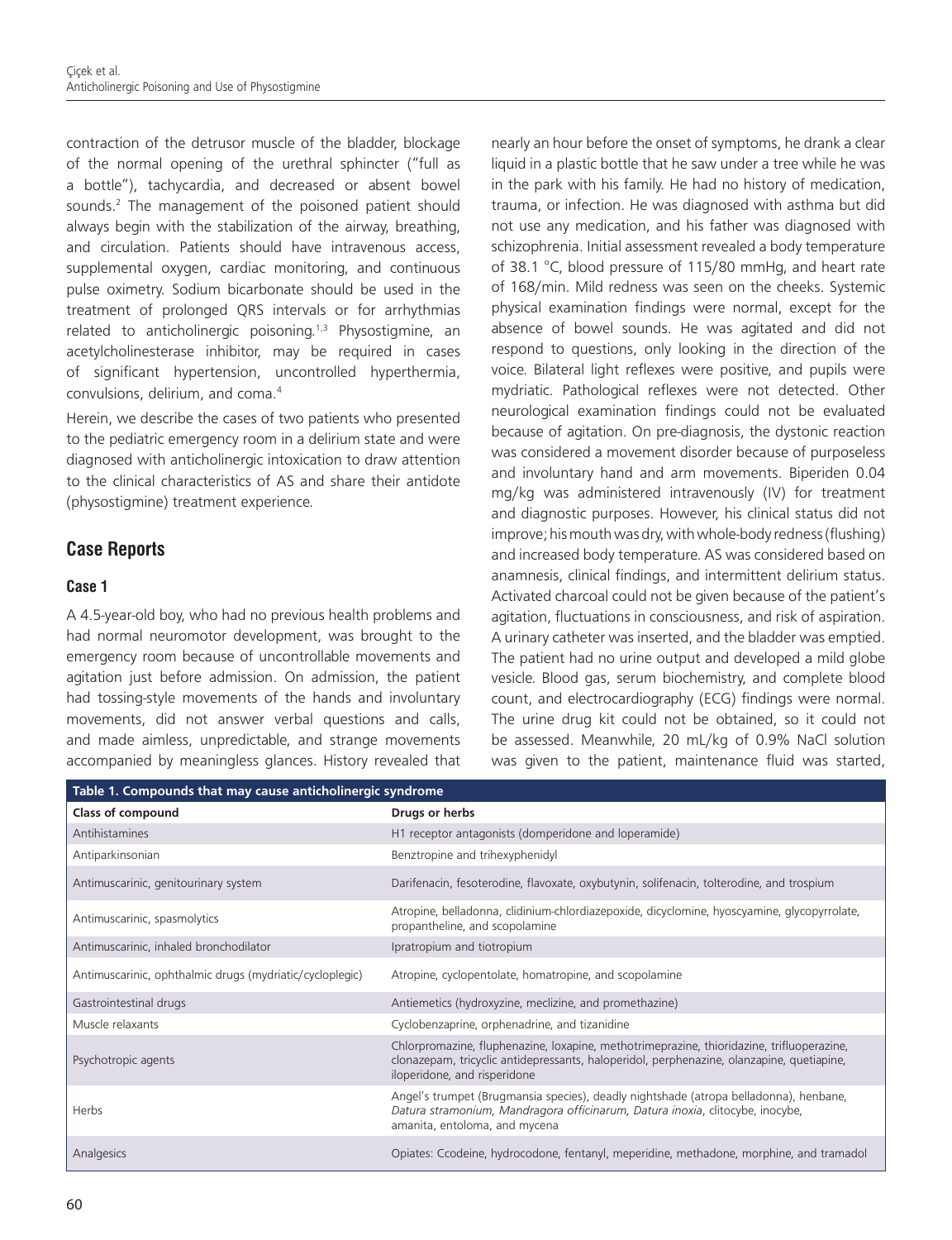and cooling was applied to the whole body. Physostigmine was considered to reverse the symptoms because of the delirium state, which is a sign of neurological involvement due to anticholinergic intoxication. Close vital signs followup and monitoring of the patient were performed during the cooling process until the medication was given. The tachycardia continued, but the patient's agitation decreased slightly during the cooling process. Physostigmine 0.02 mg/ kg (0.4 mg) was administered IV for 1-2 min. The delirium status completely regressed, body temperature decreased, and flushing partially disappeared, but the dilation of the pupils continued within 15 min after the administration of the medication. Approximately 45 min later, the second dose of physostigmine was administered, as delirium recurred. The third dose of physostigmine was administered 4 h after the second dose, as the delirium recurred, but no additional symptoms were noted. Physostigmine did not show any side effects. All symptoms of the patient regressed, except pupil dilatation. The patient was followed up for 24-36 h asymptomatically and was discharged with full recovery.

#### **Case 2**

An 11-year-old male teen with normal neurologic development and no known illness and drug use was brought to the pediatric emergency room by emergency medical services for 3 h of meaningless speech, impulsive movements, and visual hallucinations. His family recalled that he spent the whole day at home with his mother and siblings and did not take any unknown food or medicine. Although the impulsive movements of the patient could be calmed at the admission, his visual delusions continued. He also had auditory delusions. Further assessment revealed that the patient was given an oral antipyretic at home due to a suspicion of fever and he did not take anything else. On physical examination, the patient was not oriented to place and time. Both pupils were mydriatic. On oral and oropharynx examination, the tongue and mucous membranes appeared dry. There was noticeable flushing on the face. Results of other systemic examinations were normal. The patient's mother was asked about intake of foreign substances insistently. The family stated that they consumed the same food all day, and none of the family members had any complaints. The trauma history was not clear. AS was considered based on the current history and physical examination findings. On detailed anamnesis, they ate arugula, parsley-like herbs with the meal, and did not pay attention to whether there was a different herb among them. Complete blood count, kidney and liver function tests, and blood electrolyte levels were normal. Blood gas analysis and ECG were normal. Because the patient was delirious, physostigmine was administered as 0.5 mg IV. His delusional behavior and visual and auditory hallucinations regressed

10-15 min after the medication was administered. The 10 drug test in which narcotic substance metabolites were examined in urine was negative. During follow-up, the patient was cooperative and oriented. He had normal responses to external stimuli. No side effects of physostigmine were recorded. No mass or space-occupying lesion was found in the non-contrast brain tomography performed to exclude organic causes due to suspicious trauma history. No anticholinergic neurological finding was detected during the follow-up, and we did not give an additional dose of physostigmine. After the asymptomatic 24-36-h observation period, the patient was discharged to home with full recovery.

## **Discussion**

Atropine and other anticholinergic alkaloids cause symptoms by competitively blocking the effect of acetylcholine on central and peripheral muscarinic receptors.<sup>5</sup> Symptoms usually start 30-60 min after oral intake and may continue for 24-48 h because the active ingredients slow down gastrointestinal (GI) motility.<sup>6</sup> In the presented cases, acute effects started approximately 1 h after ingestion of the substance. Classical anticholinergic symptoms are mydriasis, red-dry skin, hallucinations, agitation, hyperthermia, urinary retention, decreased bowel motility, delirium, confusion, impaired speech, hypertension, nausea, abdominal pain, headache, syncope, chest pain, erythema, ataxia, and fasciculations. The most serious finding is delirium and agitation.7 Consistent with the literature, both cases presented with inappropriate speech, mydriasis, high fever, flushed skin, and delirium. Since no toxicological imaging or laboratory test can be used for diagnosis, AS should be considered if anticholinergic findings are detected in the physical examination after the patient's condition was stable. Typical anticholinergic drug, substance, or herb intake was not detected in the history from the patients' family members. Only in the first case delirium was observed 1 h after drinking the clear, odorless, and tasteless liquid in a burned-off pet bottle, suggesting that the agent might be a volatile or liquid illicit drug. In the second case, although the substance, medicine, or herb was not defined, Atropa belladonna can be mixed mistakenly with arugula and parsley, which was eaten only by the child. Besides, since most people exposed to the active ingredient are brought to the emergency rooms because of hallucinations and delirium, the anamnesis is not useful in some cases.<sup>8</sup> Delirium is the most common mental disorder in hospital admissions of anticholinergic intoxications.<sup>9</sup> Both patients were brought to the pediatric emergency department with delirium. Since many conditions such as infections, substance abuse and withdrawal, metabolic disorders, toxins, neurological problems, endocrine disorders, and drug use can cause this clinical picture, these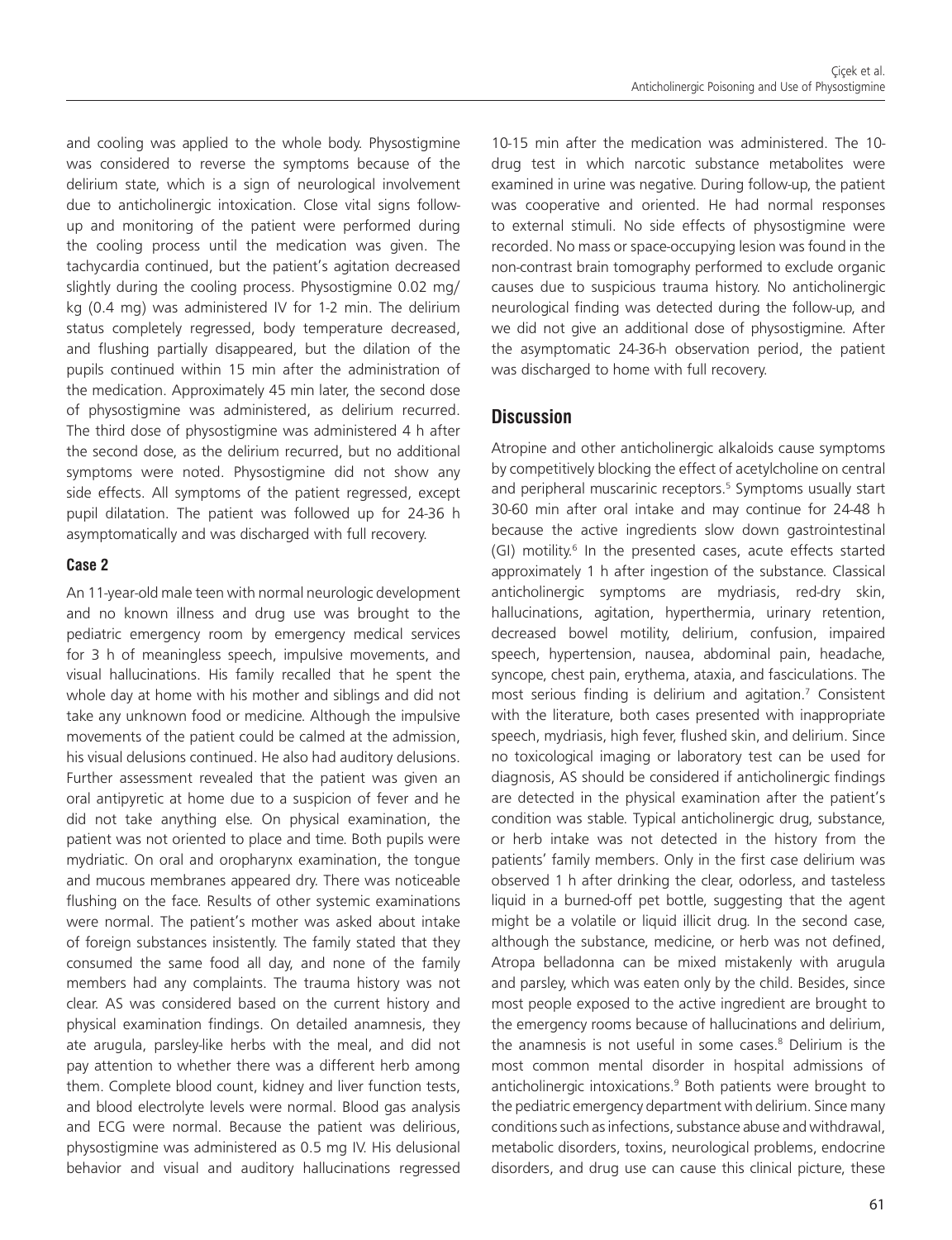should be considered in the differential diagnosis.<sup>10</sup> In both patients, delirium was accompanied by dry mouth and skin, flushing, mydriasis, tachycardia, and high fever, suggesting AS. Although poisoning with sympathomimetic agents causes a similar clinical picture, absence of bowel sounds has been an important finding of AS. GI decontamination, which decreases absorption, should be performed depending on the venom, route, and timing of exposure. We did not use activated charcoal in both patients because of their agitation and changes in consciousness. To tachyarrhythmia that occurs during follow-up, propranolol can be used as 0.01-0.1 mg/ kg (maximum 1 mg) in children.<sup>11</sup> The tachycardia observed in our patients was controlled with high fever treatment and antidote therapy. In the case of hyperpyrexia, external cooling and intravenous fluid therapy may be required.12 In both cases, high fever and partial delirium conditions were controlled with external cooling and fluid treatments.

Physostigmine is a specific antidote that suppresses anticholinesterase and crosses the blood-brain barrier. Physostigmine should be given in cases with uncontrolled tachycardia, convulsion, respiratory arrest, coma, and delirium.12 Its effect is observed within 5-15 min, as its half-life is 15 min; another dose given 20-30 min after the first dose may be required.<sup>13</sup> Thornton et al.<sup>14</sup> reported an 11-year-old patient who manifested signs of anticholinergic intoxication, whose agitation could not be controlled with lorazepam and worsened after administration, but responded successfully with repeated doses of physostigmine. In truth, the first patient was given a second dose half an hour later and a third dose 4 h later because of delirium recurrence. Although the symptoms and signs guide the duration of physostigmine treatment, none of the 14 patients with anticholinergic toxicity needed additional physostigmine 6.5 h after the first dose in a retrospective study.<sup>13</sup> Our second patient did not need an additional dose after the first dose of physostigmine. After treatment and follow-up, most patients can be discharged with recommendations less than 48 h.<sup>14</sup> Consistent with the literature, we discharged both of our patients after being asymptomatic within 24-36 h of observation, but with persistent mydriasis.15,16

# **Conclusion**

Recognizing the classical anticholinergic intoxication findings with a fully correct anamnesis from the patient or family enables the physician to determine the early and correct approach. Not only drugs and substances taken but also herbs eaten should be questioned in detail. Anticholinergic symptoms should be reviewed, especially in patients presenting with acute delirium.

#### **Ethics**

**Informed Consent:** Informed consents were obtained from patients' family.

Peer-review: Externally peer reviewed.

#### **Authorship Contributions**

Surgical and Medical Practices: A.Ç., Ş.B., O.D., G.D., G.G., Concept: A.Ç., O.D., T.N., E.B., Design: A.Ç., P.E., Ş.B., E.B., Data Collection or Processing: A.Ç., P.E., O.D., G.D., Analysis or Interpretation: A.Ç., P.E., T.N., E.B., Literature Search: A.Ç., T.N., G.G., E.B., Writing: A.Ç., P.E., O.D., E.B.

**Conflict of Interest:** No conflict of interest was declared by the authors.

**Financial Disclosure:** The authors declared that this study received no financial support.

# **References**

- 1. O'Donnell KA, Osterhoudt KC, Burns MM, Calello DP, Henreting FM. Toxicologic Emergencies. In: Shaw KN, Bachur RG (Ed.):Fleisher & Ludwig's textbook of pediatric emergency medicine. Baltimore, Lippincott Williams & Wilkins; 2015;7:1061-111.
- 2. Demirhan A, Tekelioğlu ÜY, Yıldız İ, Korkmaz T, Bilgi M, et al. Anticholinergic Toxic Syndrome Caused by Atropa Belladonna Fruit (Deadly Nightshade): A Case Report. Turk J Anaesthesiol Reanim. 2013;41:226-8.
- 3. Sharma AN, Hexdall AH, Chang EK, Nelson LS, Hoffman RS. Diphenhydramine-induced wide complex dysrhythmia responds to treatment with sodium bicarbonate. Am J Emerg Med. 2003;21:212-5.
- 4. Katsanoulas K, Papaioannou A, Fraidakis O, Michaloudis D. Undiagnosed central anticholinergic syndrome may lead to dangerous complications. Eur J Anaesthesiol. 1999;16:803-9.
- 5. Brown JH, Laiken N. Chapter 9Muscarinic Receptor agonistsand antagonists. In: Brunton LL, Bruce AC, Bjorn CK (Eds.): Goodman &Gilman the pharmacologic basis of therapeutics. New York: McGraw-Hill, 2011;11:219-35.
- 6. Graziano S, Orsolini L, Rotolo MC, Tittarelli R, Schifano F, Pichini S. Herbal Highs: Review on Psychoactive Effects and Neuropharmacology. Curr Neuropharmacol. 2017;15:750-61.
- 7. Krenzelok EP, Leikin JB. Approach to the poisoned patient. Dis Mon. 1996;42:509-607.
- 8. Forrester MB. Jimsonweed (Datura stramonium) exposures in Texas, 1998-2004. J Toxicol Environ Health A. 2006;69:1757-62.
- 9. Kose R, Sahin OO, Abay E. A case of delirium due to datura stramonium intoxication. Anatol J Psychiatr. 2008;9:54-7.
- 10. Bayraktar E. Deliryum, demans, amnestik ve diğer kognitif bozukluklar. İçinde: Güleç C, Köroğlu E (ed.ler). Psikiyatri Temel Kitabı. 1. Baskı. Ankara, Hekimler Yayın Birliği. 1996;221-56.
- 11. Vanderhoff BT, Mosser KH. Jimson weed toxicity: Management of anticholinergic plant ingestion. Am Fam Physician. 1992;46:526- 30.
- 12. Wolf LR. Anticholinergic toxicity. In: Tintinalli JE, Kellen GD, Stapezynski JS (Eds.). Emergency Medicine: A comprehensive study guide. 5th ed. New York: McGraw-Hill; 2000:1182-5.